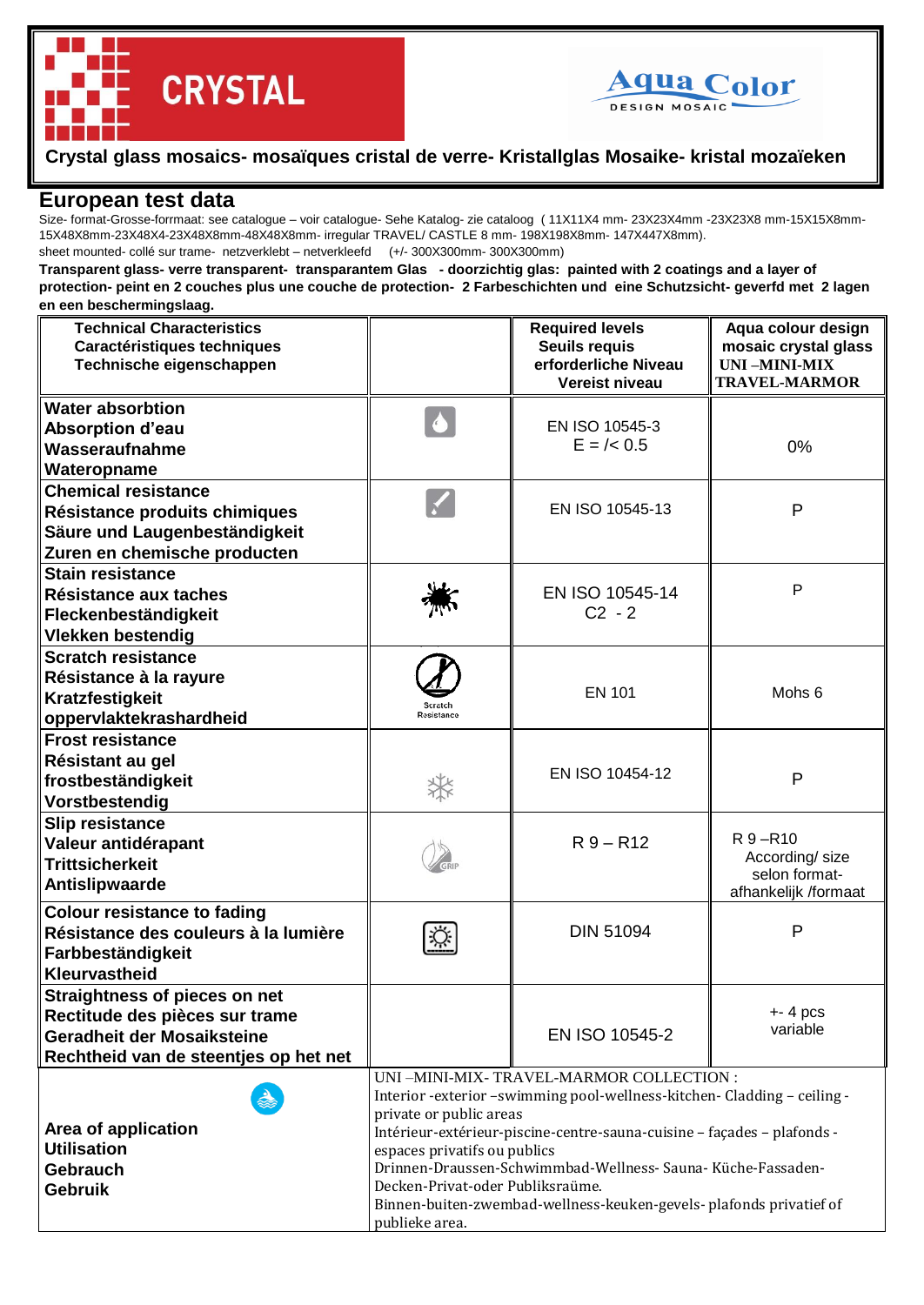| <b>Technical Characteristics</b><br>Caractéristiques techniques<br>Technische eigenschappen                                                   |                                                                                                                                  | <b>Required levels</b><br><b>Seuils requis</b><br>erforderliche Niveau<br>Vereist niveau | Aqua colour design<br>mosaic crystal glass<br><b>FASHION - CASTLE</b><br><b>COLLECTION</b>  |  |
|-----------------------------------------------------------------------------------------------------------------------------------------------|----------------------------------------------------------------------------------------------------------------------------------|------------------------------------------------------------------------------------------|---------------------------------------------------------------------------------------------|--|
| <b>Water absorbtion</b><br><b>Absorption d'eau</b><br>Wasseraufnahme<br>Wateropname                                                           | $\blacklozenge$                                                                                                                  | EN ISO 10545-3<br>$E = \frac{\ }{6}$ 0.5                                                 | F                                                                                           |  |
| <b>Chemical resistance</b><br>Résistance produits chimiques<br>Säure und Laugenbeständigkeit<br>Zuren en chemische producten                  |                                                                                                                                  | EN ISO 10545-13                                                                          | F                                                                                           |  |
| <b>Stain resistance</b><br>Résistance aux taches<br>Fleckenbeständigkeit<br><b>Vlekken bestendig</b>                                          |                                                                                                                                  | EN ISO 10545-14<br>$C2 - 2$                                                              | ?                                                                                           |  |
| <b>Scratch resistance</b><br>Résistance à la rayure<br>Kratzfestigkeit<br>oppervlaktekrashardheid                                             | Scratch<br>Resistance                                                                                                            | <b>EN 101</b>                                                                            | Mohs ?                                                                                      |  |
| <b>Frost resistance</b><br>Résistant au gel<br>frostbeständigkeit<br>Vorstbestendig                                                           |                                                                                                                                  | EN ISO 10454-12                                                                          | P                                                                                           |  |
| <b>Slip resistance</b><br>Valeur antidérapant<br><b>Trittsicherkeit</b><br>Antislipwaarde                                                     |                                                                                                                                  | $R9 - R12$                                                                               | R 9-R10<br>Depending on the size<br>selon le format- je nach<br>Grösse- volgens het formaat |  |
| <b>Colour resistance to fading</b><br>Résistance des couleurs à la lumière<br>Farbbeständigkeit<br>Kleurvastheid                              |                                                                                                                                  | <b>DIN 51094</b>                                                                         | No UV resistant                                                                             |  |
| <b>Straightness of pieces on net</b><br>Rectitude des pièces sur trame<br>Geradheit der Mosaiksteine<br>Rechtheid van de steentjes op het net |                                                                                                                                  | EN ISO 10545-2                                                                           | $+ - 4$ pcs<br>variable                                                                     |  |
| Area of application (F*)<br><b>Utilisation</b><br><b>Gebrauch</b><br><b>Gebruik</b>                                                           | FASHION and CASTLE COLLECTION :<br>Interior - wall only<br>Intérieur-décoration murale<br>Drinnen-Mauer<br>Binnen-wandbetegeling |                                                                                          |                                                                                             |  |

P= pass

F= because the Fashion and Castle collection are composed with cold glazed pieces, we recommend to use this collection of mosaics only for inside, for wall decoration. Do not use Fashion in swimming pools, on floor, outside ( UV area) nor in showerarea.

\*General remarks for mosaics: Mosaics are to be considered as an artisanal product. Small defects are inherent to its production process. Within a sheet, shading, non fully aligned pieces and small chips occur. These small visual defects need to be re-adjusted during fixing. Straighten the pieces and exchange badly broken pieces before drying. All claims are determined to be timely, 8 days after reception of the goods. Grouting is an important part of placed mosaic. Complaints concerning grouting, colors and product used will not be Aqua color's responsability.

\*Conditions générales pour mosaïques : les mosaïques sont considérées comme produit artisanal. Variation de couleurs, petites pièces ébrechées, pièces mal collées dans une feuille sont inhérentes à ce processus de production. Lors de la fixation, il est nécessaire d'ajuster la position des pièces et/ ou de les remplacer avant le séchage.Toutefois, toute réclamation doit nous arriver dans les 8